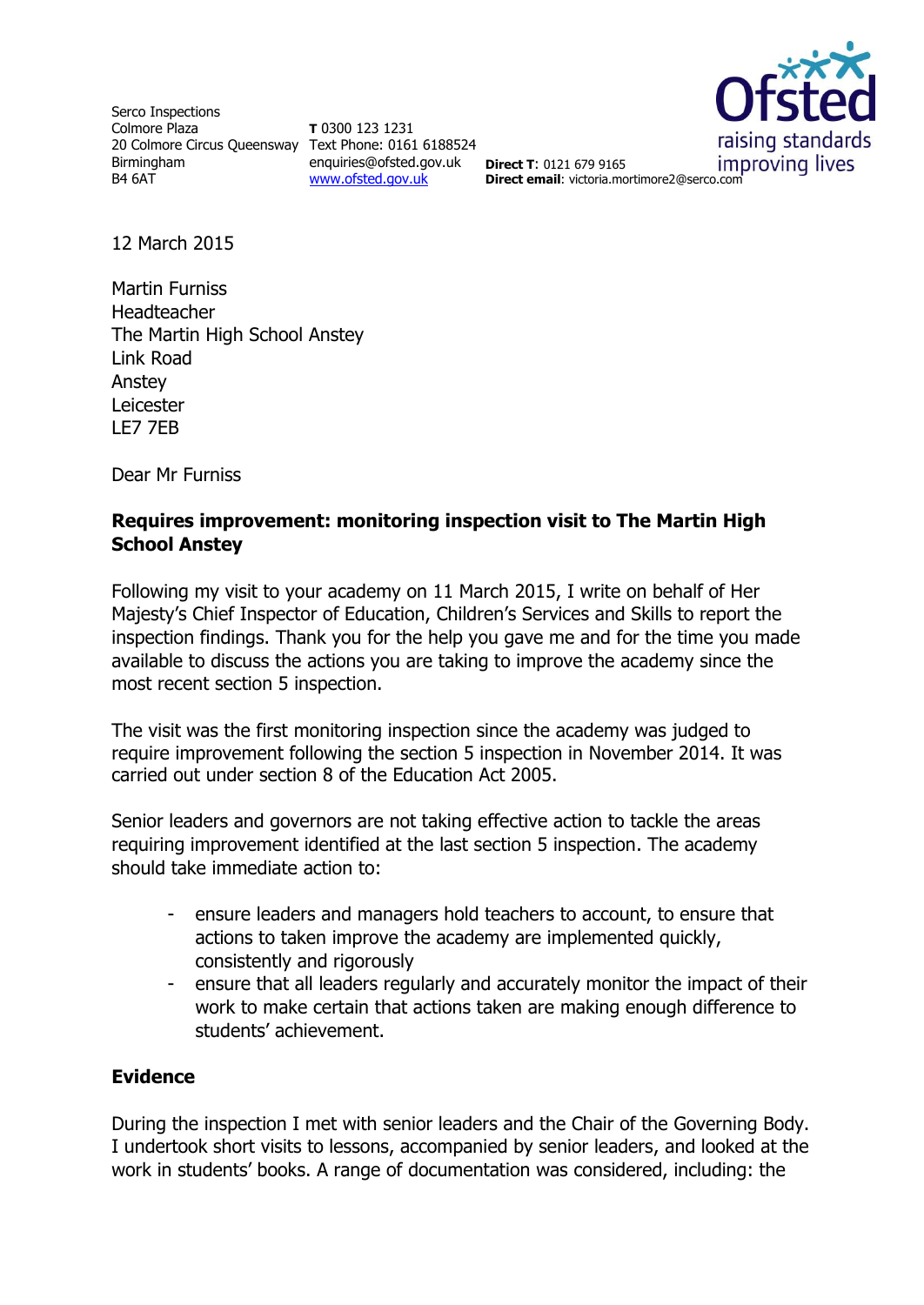

academy's action plan and self-evaluation; information on students' achievement; the academy's marking policy; department action plans and marking policies; minutes of the governing body, and records relating to observations of teaching.

## **Main findings**

Leaders have devised an action plan that aims to address the areas for improvement identified at the last inspection. However, the plan does not set out clearly what the intended impact of each action is supposed to be, and there is little indication of how the impact of the actions taken will be measured. This weakens the plan's effectiveness.

Intended improvements have not been implemented consistently enough. For example, while leaders have devised a new marking policy and have devoted considerable time to training teachers in how to mark and assess students' work, differences in the way individual subject departments have implemented the marking policy have limited the effectiveness of these changes. This is because leaders have not set out their expectations to staff clearly enough.

Students say that they like the new system of 'what went well' and 'even better if', but scrutiny of their work shows that this system is not used consistently across the academy. While some teachers, for example in English, identify precisely the followup actions that students are required to take to improve their work, in other subjects, next steps are either not identified, or are not acted on by students. In some books, there was no evidence that the new marking policy had been implemented at all.

Following the inspection the school quickly implemented a new tracking system to give leaders and managers better information about the attainment and progress of different students. This system is not fully embedded, and, as a result, leaders are not able to analyse information about the achievement of different groups. This limits their capacity to then address any weaknesses in the teaching of these groups. Teachers now have better information about students' prior learning and progress than before. However, they do not use this information consistently well to plan learning that provides enough challenge for all groups of students, so that all make the progress they should.

The academy's action plan identifies the need to accelerate the progress made by the most-able students, but it does not state clearly how this will be addressed, or how the impact of actions taken will be measured. Teachers have not received clear guidance on how best to challenge the most-able students and do not consistently ensure that work is hard enough for these students.

During the inspection many strengths in teaching were noted. For example, in a drama lesson, students used the case of Derek Bentley to explore injustice, and devised their own thoughtful and moving responses to the case. They gave each